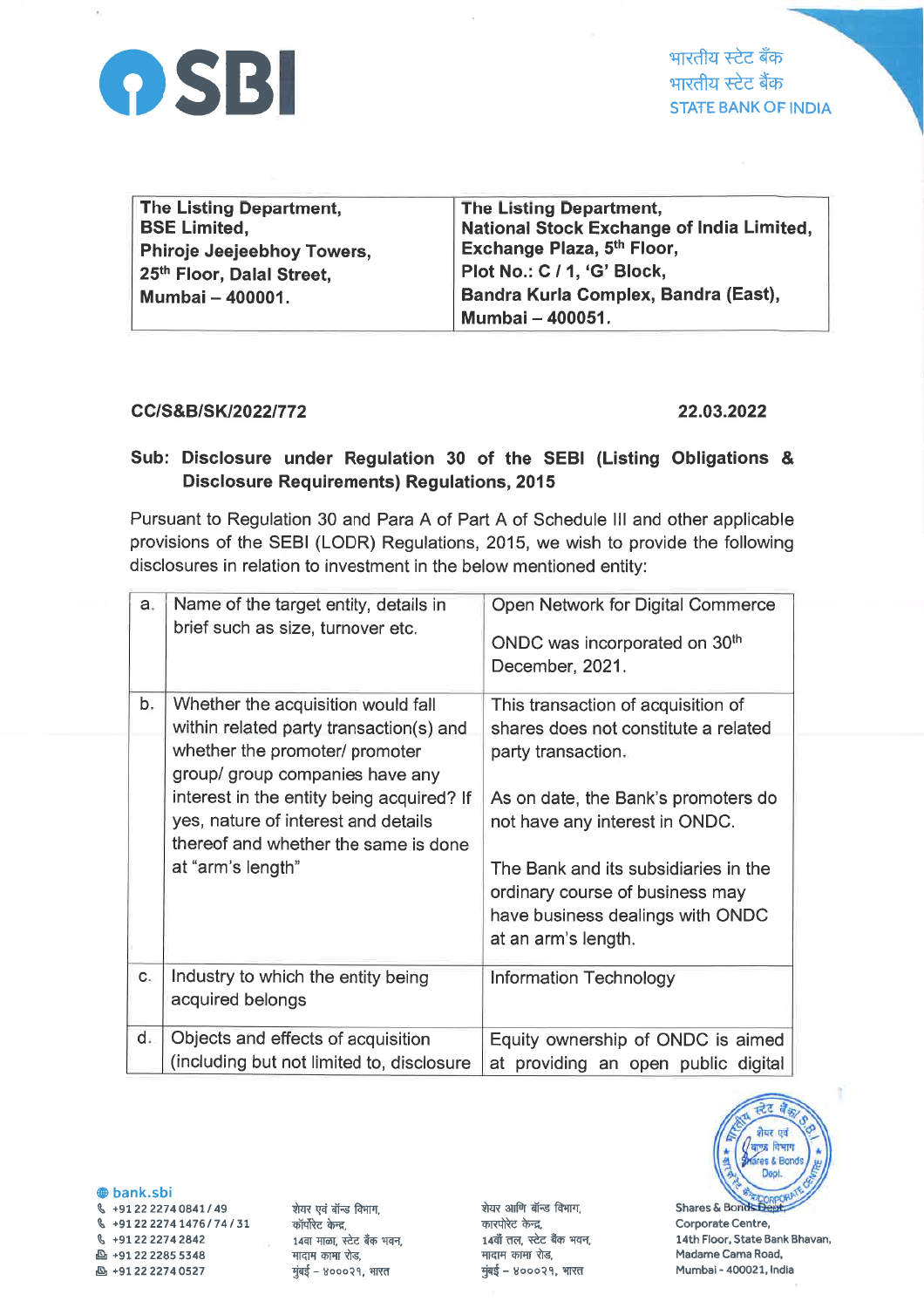|                | of reasons for acquisition of target<br>entity, if its business is outside the<br>main line of business of the listed<br>entity)                                                                                                                                                  | and<br>infrastructure<br>to<br>develop<br>transform the Indian digital commerce<br>for both<br>goods<br>and<br>ecosystem<br>services.                                                                                                                                                                                                                                                                                                                                                                 |
|----------------|-----------------------------------------------------------------------------------------------------------------------------------------------------------------------------------------------------------------------------------------------------------------------------------|-------------------------------------------------------------------------------------------------------------------------------------------------------------------------------------------------------------------------------------------------------------------------------------------------------------------------------------------------------------------------------------------------------------------------------------------------------------------------------------------------------|
| $\mathbf{e}$ . | Brief details of any governmental or<br>regulatory approvals required for the<br>acquisition                                                                                                                                                                                      | Since the acquisition of shareholding<br>is below 10%, no regulatory approval<br>is required.                                                                                                                                                                                                                                                                                                                                                                                                         |
| f.             | Indicative time period for completion of<br>the acquisition                                                                                                                                                                                                                       | By 22 <sup>nd</sup> March 2022                                                                                                                                                                                                                                                                                                                                                                                                                                                                        |
| g.             | Nature of consideration - whether<br>cash consideration or share swap and<br>details of the same                                                                                                                                                                                  | of<br>Cash<br>consideration<br>10,00,00,000/- (Rupees<br>Ten<br>Rs.<br>Crores Only)                                                                                                                                                                                                                                                                                                                                                                                                                   |
| h.             | Cost of acquisition or the price at<br>which the shares are acquired                                                                                                                                                                                                              | Rs. 100/- per Equity share of ONDC                                                                                                                                                                                                                                                                                                                                                                                                                                                                    |
| i.             | Percentage of shareholding / control<br>acquired and / or number of shares<br>acquired                                                                                                                                                                                            | State Bank of India holds 7.84% of the<br>equity share capital of ONDC directly<br>by way of subscription to 10,00,000<br>Equity shares of face value<br><b>of</b><br>Rs. 100/- each fully paid up.                                                                                                                                                                                                                                                                                                   |
| j.             | Brief background about the entity<br>acquired in terms of products/line of<br>acquired,<br>business<br>date<br>of<br>incorporation, history of last 3 years<br>turnover, country in which the acquired<br>entity has presence and any other<br>significant information (in brief) | Date of Incorporation: 30 <sup>th</sup> December<br>2021.<br>ONDC is engaged in creating an open<br>public digital infrastructure to develop<br>Indian<br>transform<br>the<br>and<br>digital<br>commerce ecosystem for both goods<br>and services by increasing its reach to<br>business<br>individual<br>and<br>every<br>enterprise, so as to increase the ease<br>of doing business online and to<br>expand alternatives for both buyers<br>and sellers to engage in the digital<br>commerce space. |